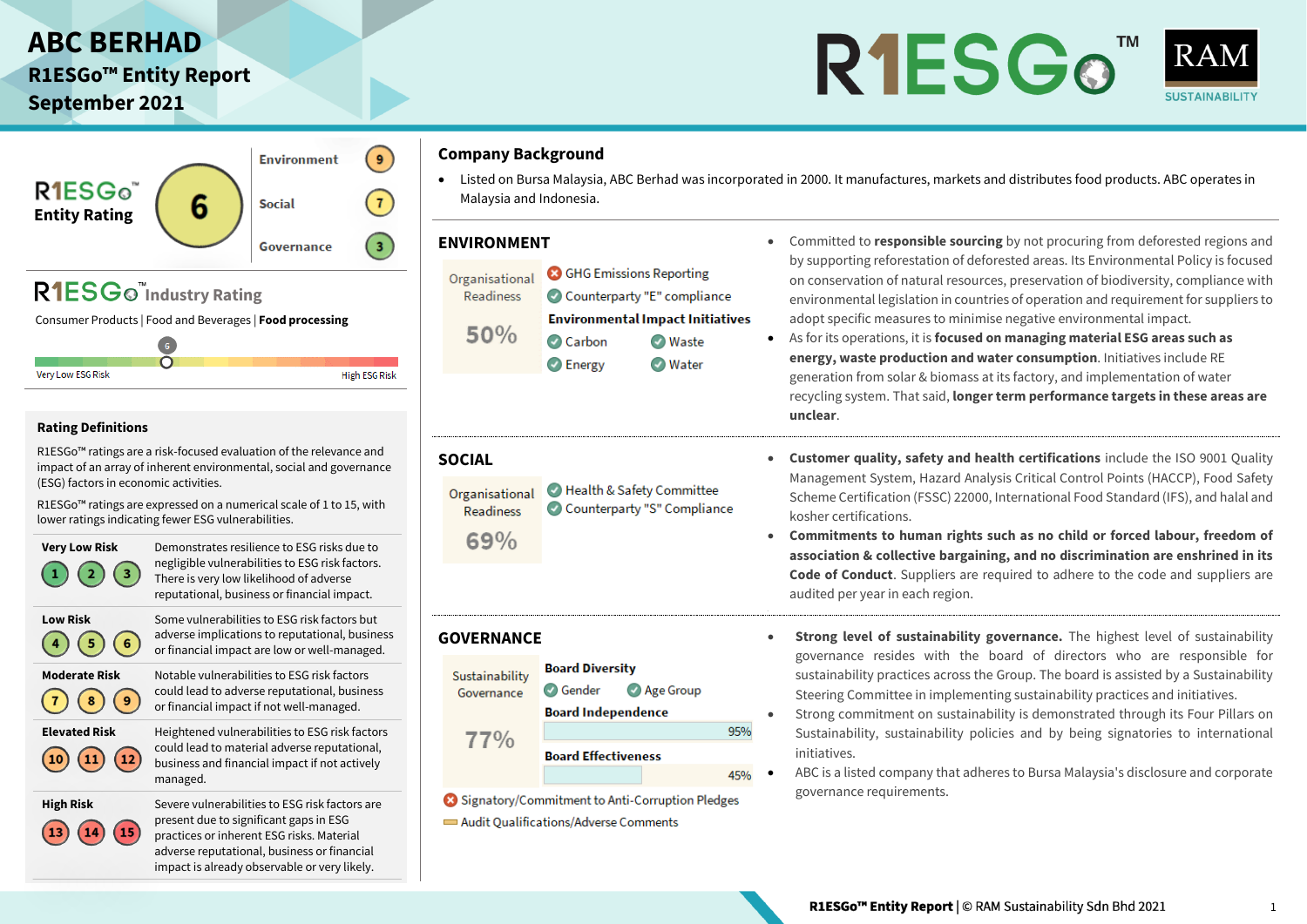



#### **CONTROVERSIES OR SIGNIFICANT ESG EVENTS**

• Entry into new market may pose some ESG risk, but is expected to be limited given the regional priority to support sustainable production.

*The rest of this section is intentionally left blank*

### **Industry Rating & Assessment**

Consumer Products | Food and Beverages | **Food processing**



- There are **some vulnerabilities to ESG risk factors** but are considered low compared to other sectors. ESG vulnerabilities for the sector are primarily **customer and food safety practices, food labelling, and environmental and social impact management in the supply chain**.
- Prioritisation of food quality and safety, and food labelling are critical for the sector to ensure customer's safety. If not well-managed, this could lead to adverse reputational, business or financial impact.
- Given its close link to the agricultural sector, environmental and social impact of the sector's supply chain includes those related to climate change, deforestation, air and water pollution, and forced or exploitative labour. The consumer-facing nature of the food processing sector increases the reputational risks associated with supplier performance.
- Other material risks for the sector include energy and water management in the processing operation.

#### **Relative ranking of the Consumer Products industry group**



Note: R1ESGo<sup>T</sup><sup>x</sup> Level 1 Industry Ratings are a combination of the ratings of granular sectors within the industry group.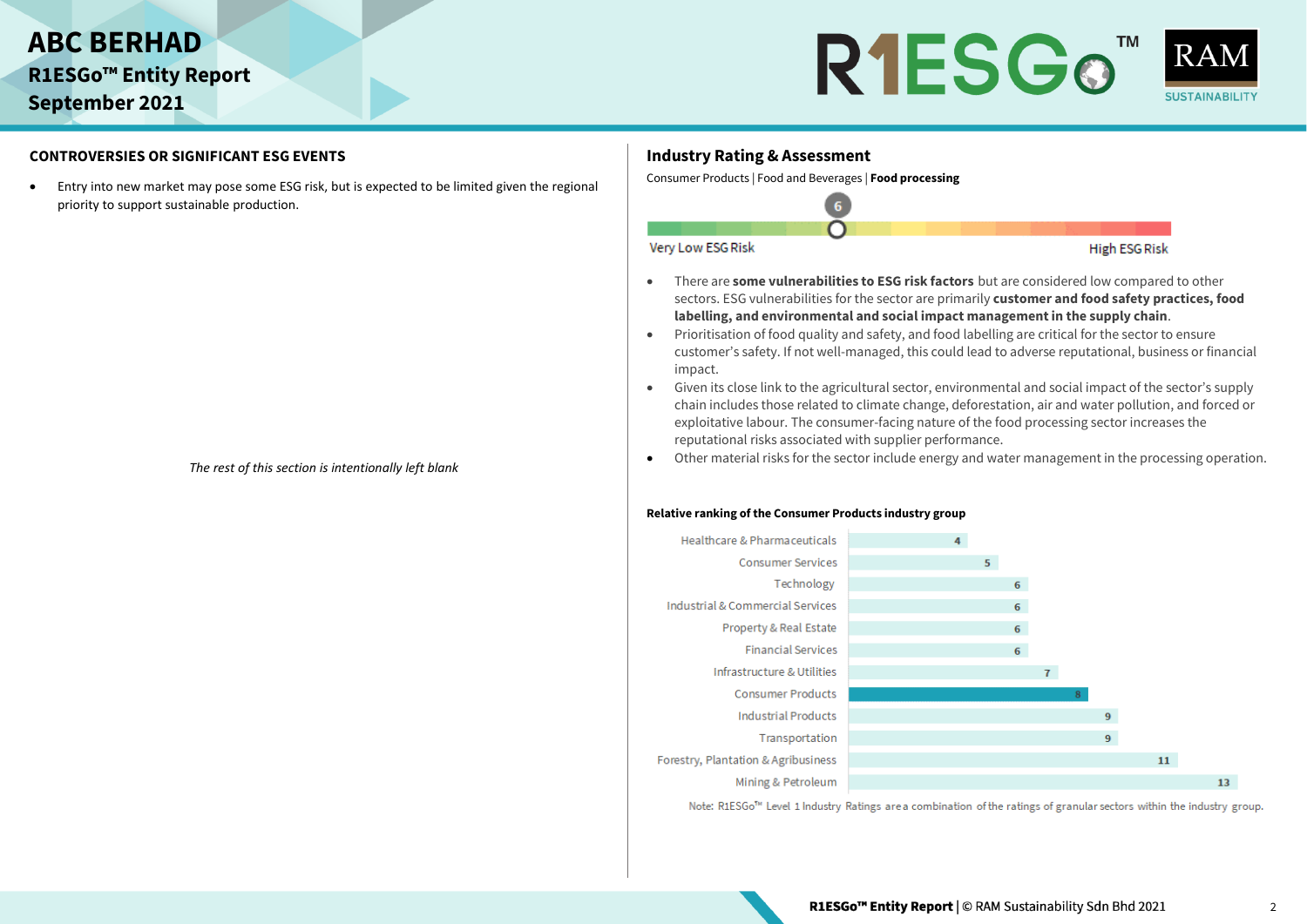



#### **About R1ESGo™**

R1ESGo™ is an assessment service by RAM Sustainability Sdn Bhd (a wholly-owned subsidiary of RAM Holdings Berhad). R1ESGo™ ratings evaluate the relevance and impact of an array of ESG factors in economic activities, based on global ESG standards and further calibrated to the domestic market.

R1ESGo™ evaluates the relevance, impact and materiality of sector-specific sustainability issues and risks by assessing up to 33 factors of various sustainability dimensions, grouped into 10 themes. R1ESGo™ ratings are expressed on a numerical scale of 1 to 15, with lower ratings indicating fewer vulnerabilities to ESG issues that may lead to adverse reputational, business and/or financial impact. The ratings are assessed and disclosed at 2 levels, namely industry/sector and entity-specific.

R1ESGo™ Industry Ratings reflect the relative extent of inherent sustainability issues in an industry sector. R1ESGo™ Entity Ratings overlays an entity's management, mitigation, and control of inherent industry ESG risks. The ratings also consider any adverse ESG findings or controversies that may impact an entity's reputation, financial or business profile.

Unless otherwise disclosed, R1ESGo™ Entity Ratings are unsolicited assessments derived from public information and sources available to RAM Sustainability. R1ESGo™ ratings are updated at least once a year, guided by company reporting timeframes. More frequent updates may arise from significant events, controversies, or material changes in sustainability disclosures.

#### **R1ESGo™ Market Engagement Process**

Entities that wish to comment or provide feedback on their assigned R1ESGo™ ratings are invited to contact us a[t sustainability@ram.com.my](mailto:sustainability@ram.com.my). RAM Sustainability will review the R1ESGo™ ratings based on the feedback and/or information received but make no representation that this will necessarily result in a revision of the assigned ratings.

#### **R1ESGo™ Report Components**

| <b>Environment</b>                          |                                                                                                                                                                                                                                                                                                                                    |
|---------------------------------------------|------------------------------------------------------------------------------------------------------------------------------------------------------------------------------------------------------------------------------------------------------------------------------------------------------------------------------------|
| Organisational readiness *                  | A measure of the extent of a firm's preparedness to manage ESG risks<br>associated with the Climate Change and Natural Capital themes, as<br>indicated by the existence or availability of information on policies,<br>certifications, codes of conduct, regulatory compliance and/or<br>alignment to international standards.     |
| GHG emissions reporting                     | Indicates the existence or availability of greenhouse gas emissions<br>reporting.                                                                                                                                                                                                                                                  |
| Counterparty "E" compliance                 | A firm's evaluation of its supply chain or clients for compliance to<br>environmental permits, standards and regulations.                                                                                                                                                                                                          |
| Environmental impact initiatives            | An assessment of the firm's carbon reduction, energy conservation,<br>waste reduction and water efficiency initiatives.                                                                                                                                                                                                            |
| <b>Social</b>                               |                                                                                                                                                                                                                                                                                                                                    |
| Organisational readiness *                  | A measure of the extent of a firm's preparedness to manage ESG risks<br>associated with the Human Resource, Customer and Community<br>themes, as indicated by the existence or availability of information on<br>policies, certifications, codes of conduct, regulatory compliance<br>and/or alignment to international standards. |
| Counterparty "S" compliance                 | A firm's evaluation of its supply chain or clients for compliance to<br>social standards and regulations.                                                                                                                                                                                                                          |
| Governance                                  |                                                                                                                                                                                                                                                                                                                                    |
| Sustainability governance *                 | An assessment of a firm's sustainability commitment. Includes an<br>assessment of the structure of a firm's sustainability oversight, the<br>extent and quality of sustainability reporting and disclosures, and<br>accountability to stakeholder groups.                                                                          |
| Board diversity *                           | A measure of board diversity by gender, age generations, ethnic<br>representation and cultural mix.                                                                                                                                                                                                                                |
| Board independence *                        | Measures compliance to board independence requirements.                                                                                                                                                                                                                                                                            |
| Board effectiveness *                       | Quantifies board oversight effectiveness, guided by policies on board<br>nomination and appointments, board of directors training and board<br>effectiveness assessments, amongst others.                                                                                                                                          |
| Audit qualifications or adverse<br>comments | A dash denotes no audit qualifications or adverse comments by<br>external auditors; a flag indicates otherwise.                                                                                                                                                                                                                    |

*\* Expressed in percentage points, with higher scores reflecting better outcomes*

Other ticks or crosses signify an affirmative or negative answer, or reflect the availability of information on the subject matter.